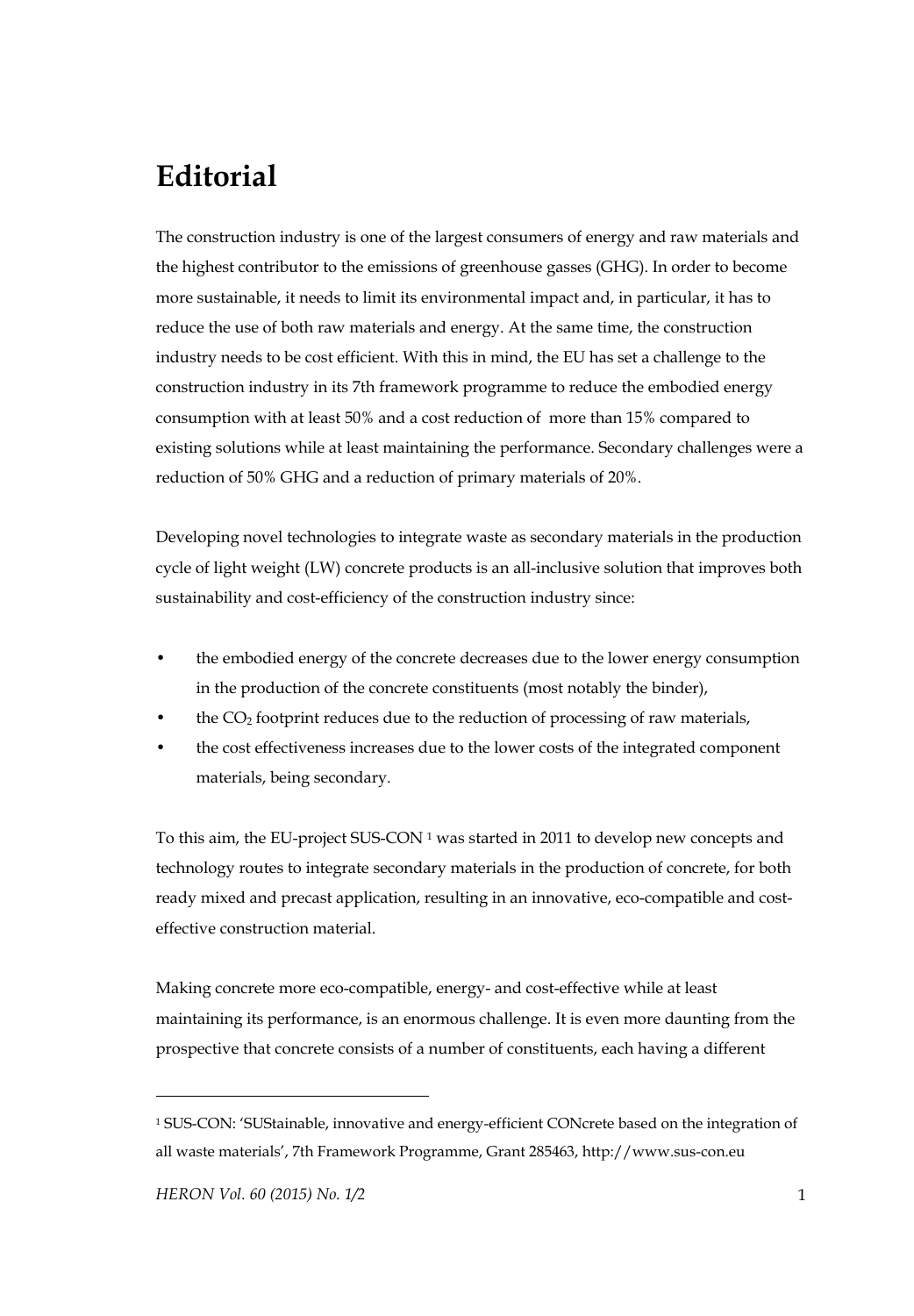impact on the material performance, on the environmental impact, on the energy efficiency and on the costs. The final results are governed not only by the individual contributions of each constituents but also by the combined effect of those constituents when mixed together. Considering that the two major constituents of concrete are aggregates and binder, it is worth noting that it is in general the binder that is mostly responsible of the energy consumption and  $CO<sub>2</sub>$  emissions as well as being the largest cost factor, whereas the aggregates have the highest impact on the thermal resistance and are the key constituent determining the thermal properties. With this in mind, the SUS-CON project aimed at the following:

- 1. to reduce the embodied energy and the  $CO<sub>2</sub>$  footprint of concrete by replacing the current binders by novel binders made from secondary materials only; the biggest challenge lies in the formulation of a binder of 100% secondary material that is durable and applicable for concrete at full scale application,
- 2. to produce novel aggregates composed of secondary materials only that are light weight and thermal insulating,
- 3. to combine the new aggregates and binders in such a way that performance of the eco-concrete is at least similar to already existing LW materials based on traditional binders and LW aggregates,
- 4. to add additional performance demands in the design methodology.

The reliability of the proposed solution was ensured by demonstration in mock-ups and its eco- and cost-efficiency by an LCA/LCC (Life Cycle Assessment /Cost) analysis.

In this special issue of HERON, five papers have been collected that together will give an overview of the research-based results of SUS-CON (Figure 1). The first paper deals with secondary material-based aggregates and their viability. Different secondary material types, different treatments for aggregations and their suitability as aggregates will be discussed. Also their suitability in traditional concrete, i.e. concrete with traditional cements was investigated. The analysis concludes with an overview of the potentiality of the examined eco-friendly aggregates for the manufacturing of sustainable concretes.

On the binder side, which is the topic of the second paper, research has been focussed on secondary materials that can completely replace the current cements, instead of to blending them. To this aim, the focus of the research has been on alkali-activated "cementless"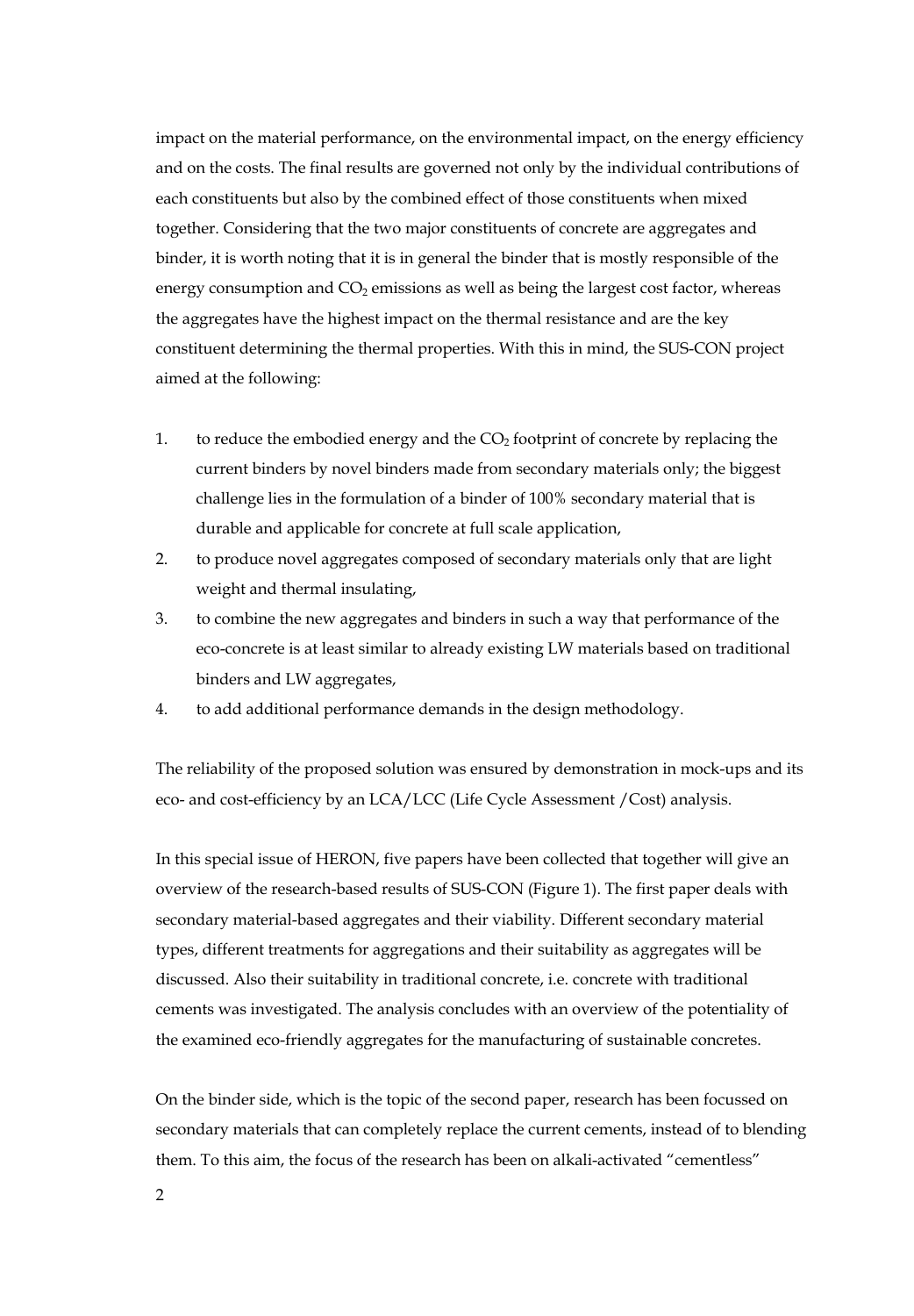binders that have recently emerged as a novel eco-friendly construction material with a promising potential to replace ordinary Portland cement. The suitability of these secondary materials as binder has been assessed through a detailed chemical and physical characterisation and the binder composition has been defined in terms of proper alkali activation dosages, water content in the mix and curing conditions. The mix design must satisfy mechanical and technological requirements for ensuring the suitability of the binder in replacing Portland cement in concrete applications. This paper offers a methodological approach for the development of secondary material-based binders, from identification to mix design and production procedure definition.



*Figure 1: Relation between the papers in this special issue* 

Combining the eco-friendly aggregates with the alkali-activated binders to a concrete that has at least the same performance as ordinary concrete, as well as including other performance demands such as thermal insulation, is reported in the third paper in this special issue. As a radically different approach from traditional concrete design, a model has been developed for which density, elasticity properties and thermal resistivity can be predicted on the basis of the properties of its constituents. A fresh concrete testing programme has been executed to verify the properties and further investigate the interactions between the new binder and aggregates and their sensitivity to execution and curing. On the basis of the results of the fresh mortar research, nine concrete mixtures have been chosen for four different products that are aimed for in the SUS-CON project: (blocks, facade, screed and screed underlays). For these mixtures, the hardened concrete properties have been tested, including mechanical and durability tests as well as thermal properties (thermal insulation, capacity and expansion). The results are presented and discussed with respect to their suitability for the products.